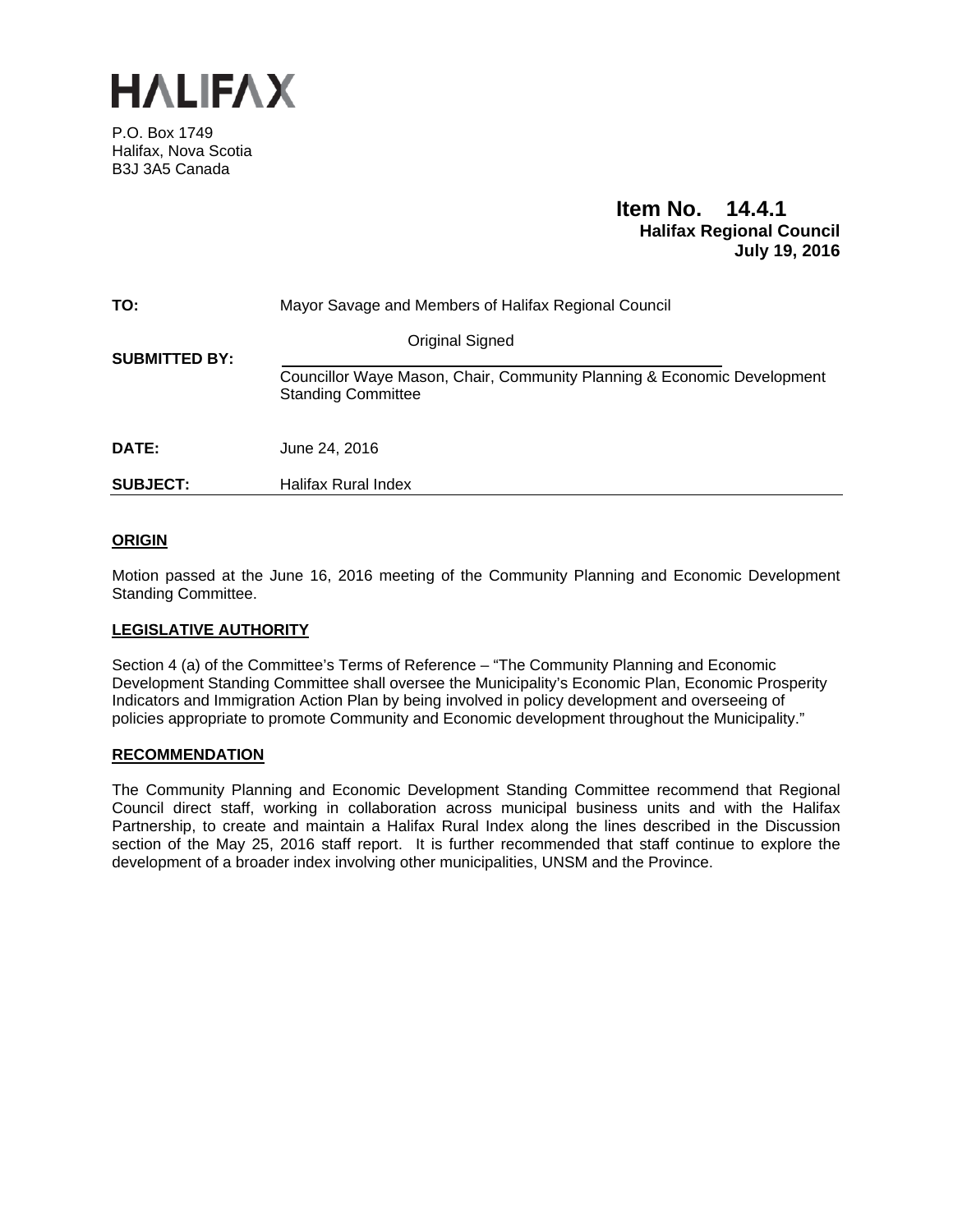### **BACKGROUND / DISCUSSION**

At the June 16, 2016 meeting of the Community Planning and Economic Development Standing Committee, the Committee considered the staff report on the Halifax Rural Index and passed a motion approving the staff recommendation.

### **FINANCIAL IMPLICATIONS**

The attached staff report addresses financial implications.

### **RISK CONSIDERATION**

The attached staff report addresses risk considerations.

### **COMMUNITY ENGAGEMENT**

The Community Planning and Economic Development Standing Committee is a Committee of Regional Council comprised of six Councillors. The meetings are open to the public and the Committee's agendas, minutes, and reports can be viewed at Halifax.ca.

### **ENVIRONMENTAL IMPLICATIONS**

The attached staff report addresses environmental implications

### **ALTERNATIVES**

The Committee did not provide alternatives.

### **ATTACHMENTS**

Attachment 1: Staff report dated May 25, 2016

A copy of this report can be obtained online at http://www.halifax.ca/council/agendasc/cagenda.php then choose the appropriate meeting date, or by contacting the Office of the Municipal Clerk at 902.490.4210, or Fax 902.490.4208.

Report Prepared by: Sheilagh Edmonds, Legislative Assistant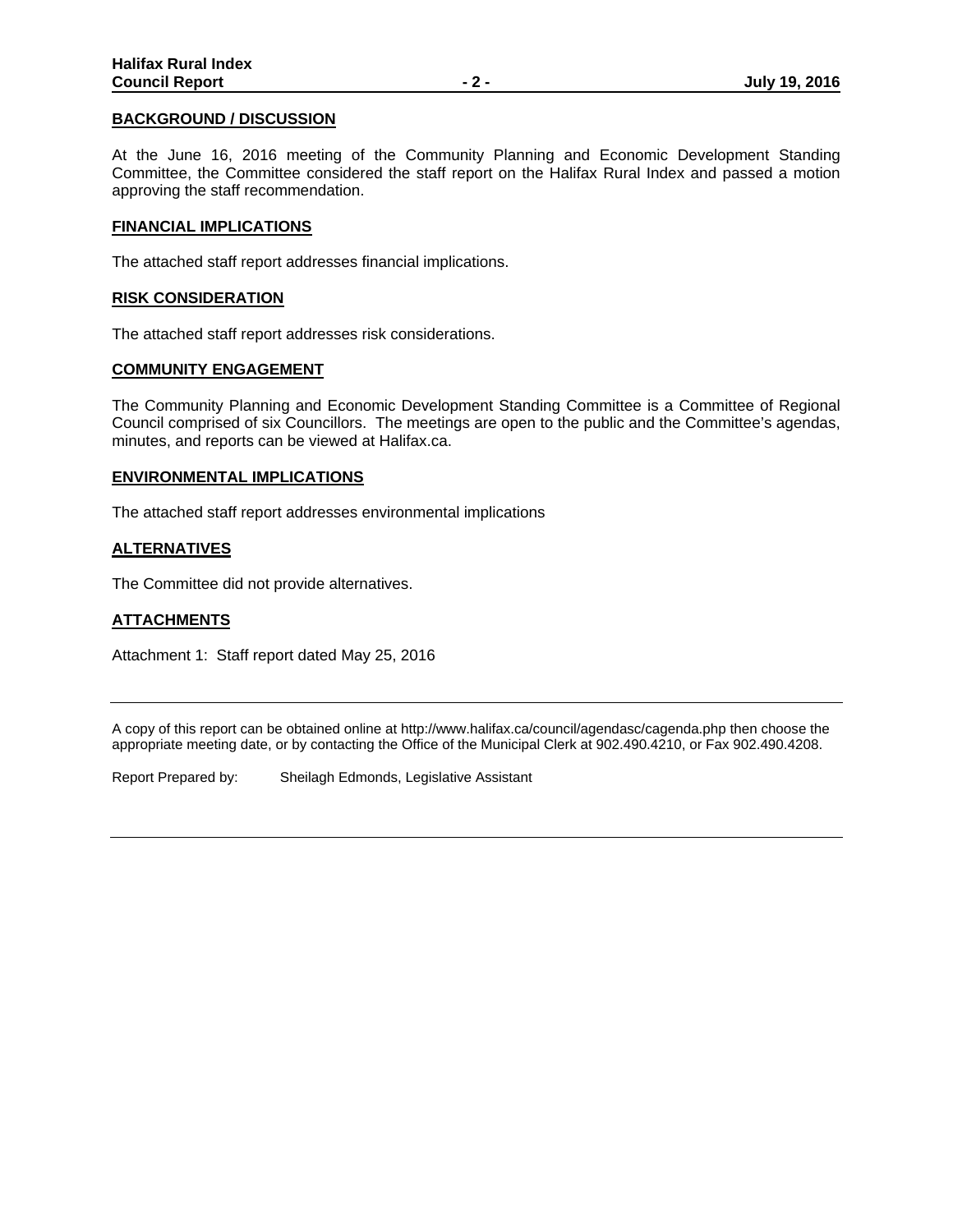

P.O. Box 1749 Halifax, Nova Scotia B3J 3A5 Canada

# **Attachment 1 Community Planning & Economic Development June 16, 2016**

| TO:                  | Chair and Members of Community Planning & Economic Development Standing<br>Committee |
|----------------------|--------------------------------------------------------------------------------------|
|                      | Original Signed by:                                                                  |
| <b>SUBMITTED BY:</b> |                                                                                      |
|                      | Maggie MacDonald, Managing Director, Government Relations & External Affairs         |
| <b>DATE:</b>         | May 25, 2016                                                                         |
|                      |                                                                                      |

### **SUBJECT: Halifax Rural Index**

### **ORIGIN**

On January 21, 2016 MOVED by Councillor Mason, seconded by Councillor Nicoll that the Community Planning and Economic Development Standing Committee:

1. Request a staff report identifying implementation and cost implications to develop a Halifax Rural Index, including possible participation by Halifax Partnership and in coordination with the Planning and Development Rural Team, and;

2. Engage neighboring municipalities, UNSM and the Province in identifying standards and measures that could be included in the index.

3. Request a staff report on the formation of a rural action committee to consult with residents in rural communities that would include HRM and neighbouring councillors, neighbouring municipal staff and representatives of rural areas.

4. Send the staff information report to Regional Council for information and presentation.

### **LEGISLATIVE AUTHORITY**

**Halifax Regional Municipality Charter - Business and industrial Development**

**71 (1)** The Municipality may …

(d) prepare and disseminate information about the Municipality or any part of the Municipality and the surrounding areas for the assistance of institutions, industries and businesses intending to locate or expand in the Municipality or the surrounding area.

### **RECOMMENDATION**

It is recommended that CPED recommend to Regional Council that staff working in collaboration across municipal business units and with the Halifax Partnership, create and maintain a Halifax Rural Index along the lines described in the Discussion section of this report. It is further recommended that staff continue to explore the development of a broader index involving other municipalities, UNSM and the Province.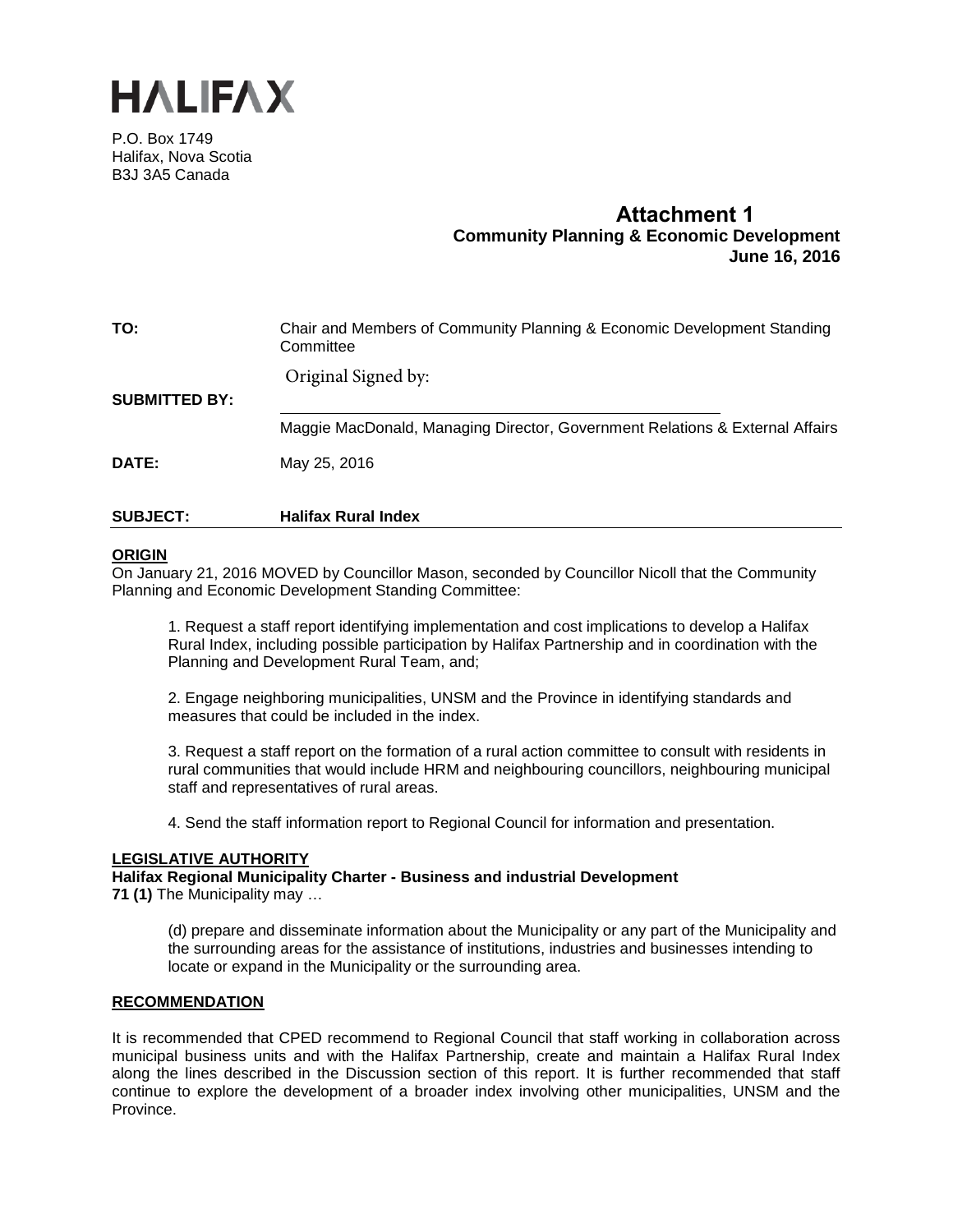### **BACKGROUND**

This staff report responds to the first point in the CPED motion from January 21, 2016. A separate report will respond to the third point in the motion.

The Halifax Partnership produced the first *Halifax Index* (Index) in 2012. It began as a measurement tool for *AGREATERHalifax*[, the 2011-16 economic strategy.](http://www.halifaxpartnership.com/en/home/economic-data-reports/economic-strategy/default.aspx) The Index tells Halifax's story – the state of the economy, the health of the community, and the sustainability of the environment. It provides insights for actions to strengthen and grow the municipality.

The Index tracks indicators in four domains: people, the economy, quality of life and sustainability. The content of the collection of indicators has stayed essentially the same since 2012.

The Index compares Halifax with other "Benchmark Cities" chosen as comparators based on their relative size, population and economic similarities to Halifax. These cities are St. John's, Quebec City, London, Regina and, Victoria. Council approved the benchmark cities in January 2008.

Attachment A provides an "Overview of Indicators in the Halifax Index". The full indices and the accompanying text for each year appear at

<http://www.halifaxpartnership.com/en/home/economic-data-reports/halifax-index/default.aspx>

The Index launch each spring attracts key players in the Halifax economic development field.

To supplement the core data, each year the Partnership also includes "Special Analysis" sections in the Index. These inserts have covered:

| 2012 | - International Immigration and International Student Retention<br>- Halifax's International Competitiveness<br>- Demographics of the Regional Centre |
|------|-------------------------------------------------------------------------------------------------------------------------------------------------------|
| 2013 | - Is Halifax's Labour Market sustainable?<br>- A Halifax Innovation Agenda                                                                            |
| 2014 | - Big Data<br>- Head and Regional Offices                                                                                                             |
| 2015 | - Who is responsible for Youth Retention?<br>- Halifax's Start-Up Community                                                                           |

For 2016, the Index will include a special insert on Rural Halifax.

The full Index tracks many numbers. The detail can be overwhelming. Several years ago, senior Halifax Partnership officials presented a list of three numbers to measure quickly the economic health of the municipality: population, number of people working, and the size of the commercial tax base.

If these three numbers are increasing, this is a positive indicator for the municipal economy. For the 2016- 2021 municipal economy strategy, the Partnership has set targets in each of the three areas. These three numbers could also provide a useful picture for the rural parts of the municipality. It may be necessary to adjust expectations for the size or rates of increase.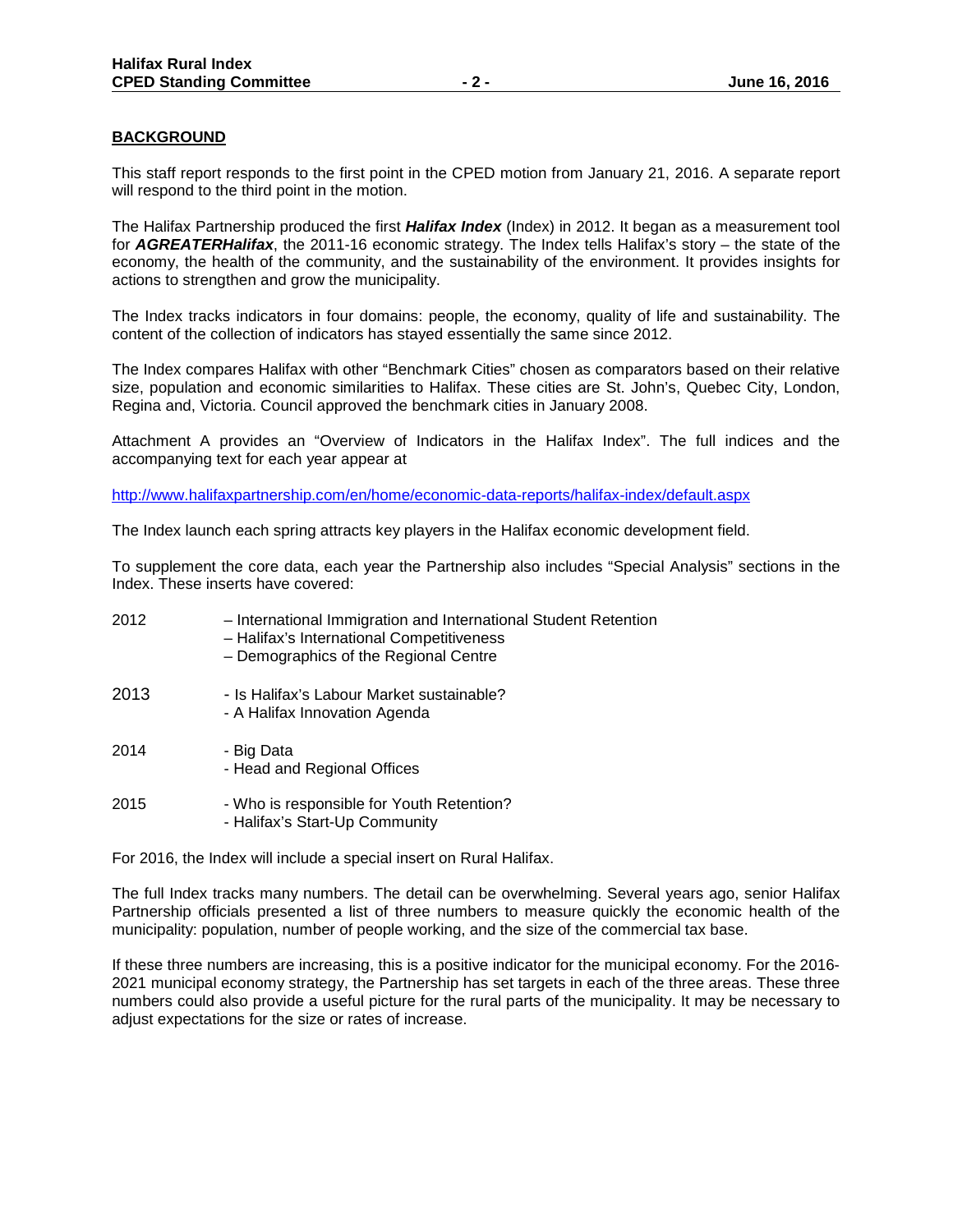### **DISCUSSION**

Halifax Regional Municipality encompasses approximately 5,577 sq. km. and over 200 urban and rural communities. While the Index provides a useful overall snapshot of the state of the municipal economy, the Index numbers mask great differences between urban areas and more rural parts of the municipality.

The information report presented to CPED in December 2015 and the Portrait of Rural Halifax which accompanied it pointed to some of the differences between parts of the municipality. Discussion at CPED and at Regional Council led to the recommendation for this report.

The recommendation asked staff to examine "implementation and cost implications to develop a Halifax Rural Index". Discussions with Halifax Partnership led to an agreement to see what could be included in the 2016 Index in an insert on "Rural HRM". Some draft material prepared for the insert follows:

| Suurce. Zu Li Cerisus, National Huusenoid Survey     | <b>Urban</b> | <b>Inner</b> | <b>Western</b> | <b>Eastern</b> |
|------------------------------------------------------|--------------|--------------|----------------|----------------|
|                                                      | <b>Core</b>  | <b>Rural</b> | <b>Rural</b>   | <b>Rural</b>   |
| <b>Population</b>                                    |              |              |                |                |
| Population                                           | 298,535      | 47,791       | 24,474         | 19,523         |
| Pop. change '06-'11 (%)                              | 4.2          | 10.8         | 5.9            | $-3.0$         |
| Share of HRM total population (%)                    | 76.5         | 12.2         | 6.3            | 5.0            |
| Population density (pop. per sq.km)                  | 818.0        | 82.5         | 31.9           | 5.2            |
| Share of pop. Age 45+ (%)                            | 42.3         | 39.7         | 46.6           | 51.9           |
| <b>Migrant Population (moved in last five years)</b> |              |              |                |                |
| Intra-provincial                                     | 11,305       | 965          | 400            | 620            |
| Interprovincial                                      | 21,245       | 3,185        | 1,270          | 720            |
| International                                        | 9,655        | 710          | 405            | 65             |
| Postsecondary Attainment, population aged 25-64 (%)  |              |              |                |                |
| Postsecondary Total                                  | 69.8         | 71.3         | 69.6           | 61.1           |
| Apprenticeships                                      | 9.5          | 13.0         | 14.8           | 18.2           |
| College                                              | 21.2         | 25.2         | 22.2           | 24.9           |
| <b>University</b>                                    | 39.1         | 33.2         | 32.7           | 17.9           |
| <b>Labour Force</b>                                  |              |              |                |                |
| Labour Force                                         | 169,030      | 27,565       | 13,535         | 10,230         |
| Participation rate (%)                               | 69.0         | 73.4         | 67.3           | 62.1           |
| Unemployment rate (%)                                | 7.3          | 5.7          | 6.2            | 8.1            |
| Employment rate (%)                                  | 64.0         | 69.2         | 63.0           | 57.0           |
| Self-employment rate (%)                             | 7.6          | 9.4          | 11.3           | 11.7           |
| Worked fewer than 40 weeks                           | 18.2         | 16.3         | 15.8           | 22.9           |
| <b>Business</b>                                      |              |              |                |                |
| Number of businesses                                 | 26,013       | 3,183        | 1,736          | 1,242          |

### **Summary Statistics by HRM Sub-Region, 2011**

Source: 2011 Census, National Household Survey

Note: Sub-regions are based on census tract data, which does not line up exactly with Statistics Canada's "population centre" designations. As a result, "urban core" and the "rural" population counts in this table do not exactly match Statistics Canada's "population centre" and "rural area" counts.

Note: The "Eastern Rural" column provides data for the areas called "Rural Halifax" in the report that went to CPED. (See Attachment B – Map of Rural Halifax)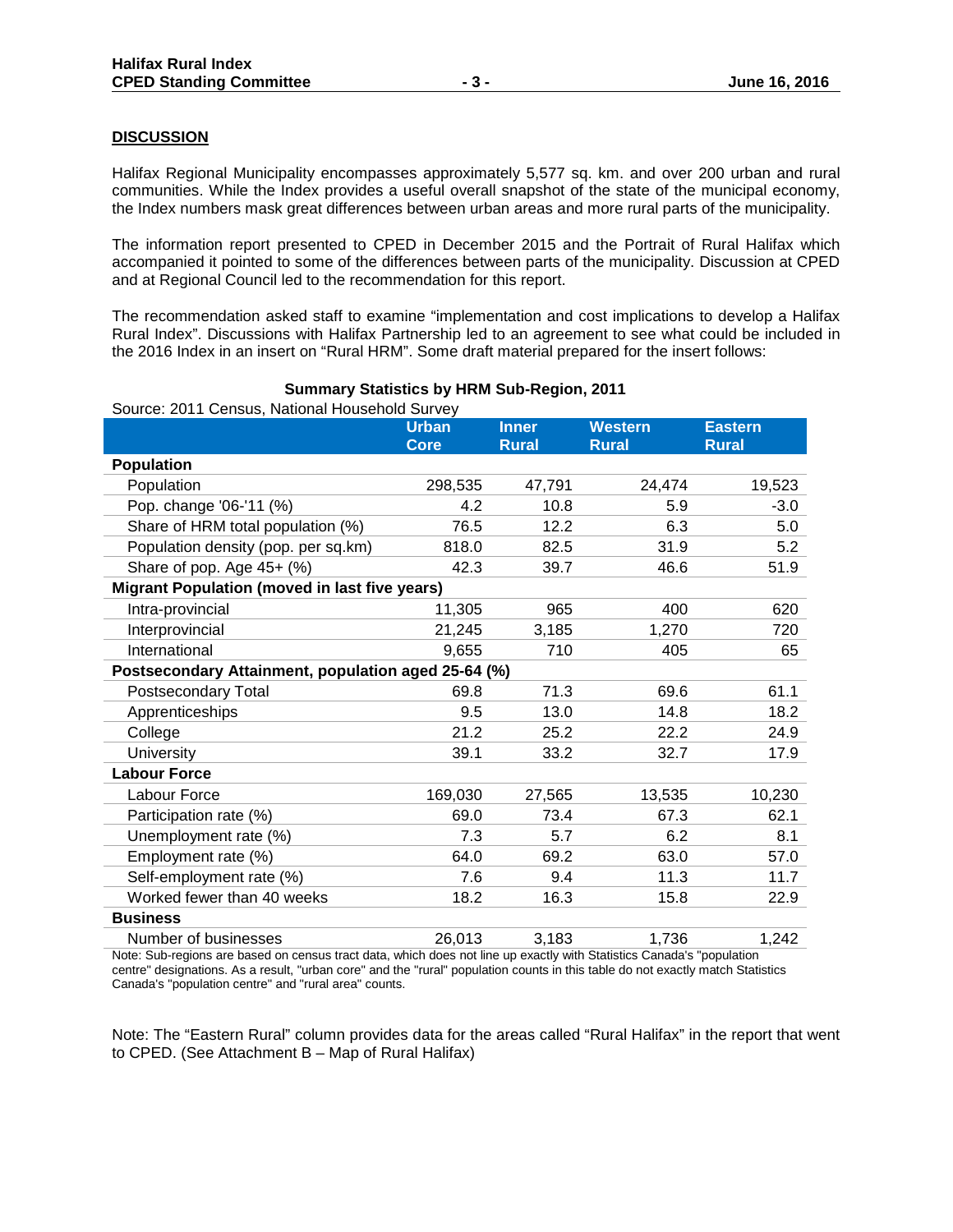The work done for the 2016 Index rural insert shows that tracking population and employment data for rural Halifax is relatively straight forward. Since complete data comes out after each census, numbers may lag behind circumstances in situations of rapid change,

For the "People" and "Economy" domains of the Index, disaggregating "rural" from "urban" numbers appears generally "do-able".

Precise boundary definitions do raise some issues. Halifax assessment and tax information depend on GIS data. Halifax boundaries may not align with Census boundaries. Ideally, Halifax boundaries would line up exactly with census or tax filer data but even if they do not, "rural" data would still be useful. For modest fees, Statistics Canada can prepare customized data.

Under "Quality of Place" and "Sustainability" the Index monitors several facets of community life:

- Crime rates
- Per capita personal income
- Perceptions of physical & mental health
- Life satisfaction
- Employment in arts, culture, recreation & sport
- Library use
- Housing construction & building starts
- Transit ridership
- Residential & commercial waste levels
- Fiscal health

Some of these are relevant to the rural parts of the municipality.

Items not tracked in the Index might be useful for a fuller picture of rural Halifax. For example:

- Concentration of property and drug-related crime
- Reliance on Income Assistance
- Proportion of lone parent families
- Attachment to the community mobility
- Use of community-based addictions and mental health services
- Areas of developmental vulnerability (at age 5)
- Achievement among students (elementary and middle school)
- Graduation rates (grade 12)

There are also service indicators that could be monitored, including:

- Police, fire and emergency response times
- Waste collection data.

For several years, the Statistics Unit of the provincial Department of Finance maintained "Community Counts", a useful website that included data of various kinds for a series of communities across the province. The province cut Community Counts in 2015 but has recently made the data available as part of its open data site: [https://data.novascotia.ca/browse?sortBy=newest&utf8=%E2%9C%93](https://data.novascotia.ca/browse?sortBy=newest&utf8=%E2%9C%93%23_blank)

The CPED recommendation asked for this report to assess the implementation implications of developing a Halifax Rural Index (HRI). Given the data available from federal and municipal sources, what is tracked now by the province and the municipality (and business units within the municipality), it should be possible to develop a useful "Halifax Rural Index" to be issued along with the 2017 Halifax Index. GREA, working in collaboration with the Halifax Partnership, Finance, and Planning & Development could produce the HRI.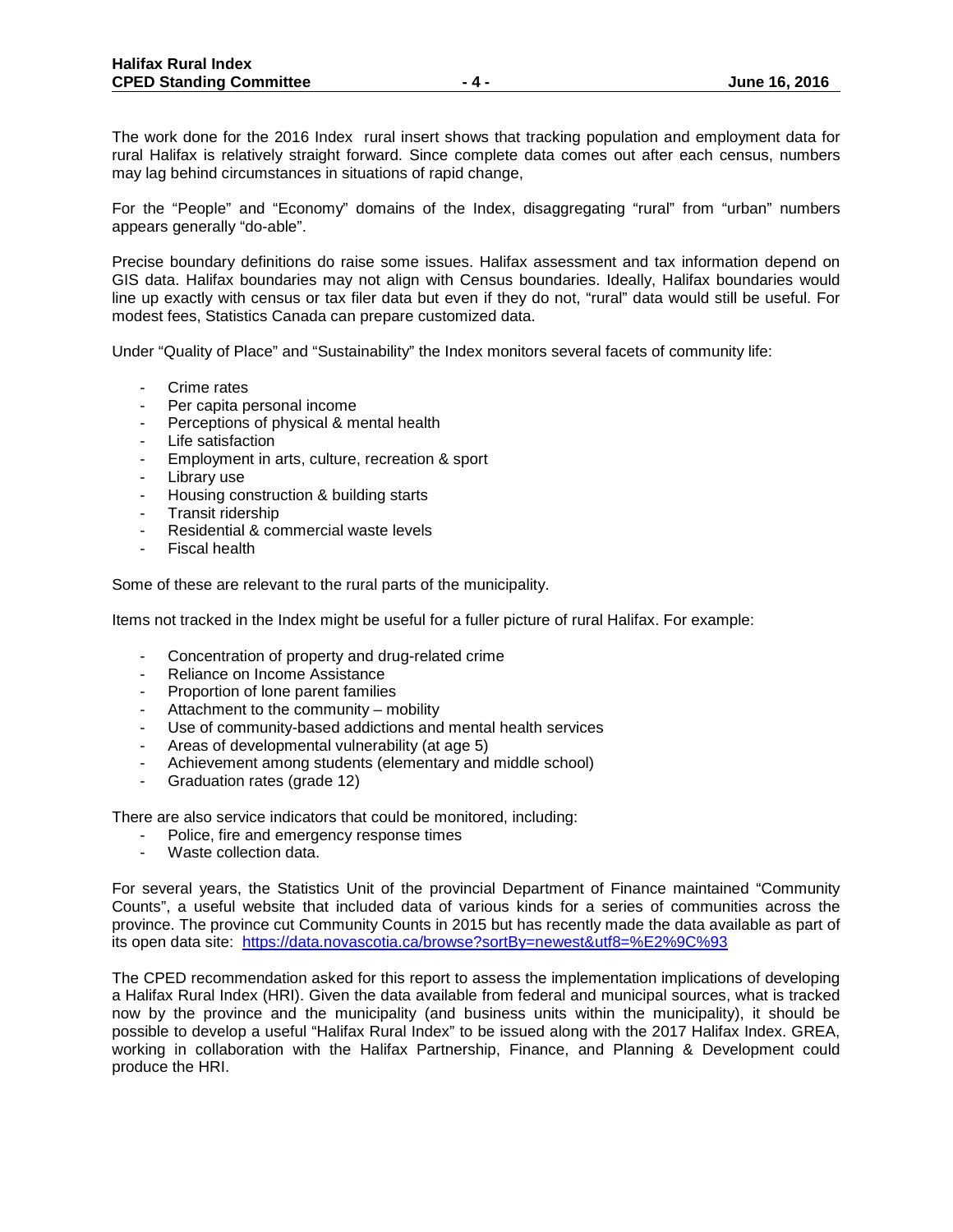Development of a broader index involving other municipalities will require more discussion with those municipalities, UNSM and the Province. Such an exercise will take time and may raise content issues with other participants. This broader rural index will be the subject of a separate report.

### **FINANCIAL IMPLICATIONS**

The CPED motion also asked for the cost implications for an HRI. For material related to the municipality, using existing data will require staff time and can be accommodated within the existing 2016/17 operating budget.

### **RISK CONSIDERATION**

Gathering information about rural Halifax and making it available to the public could raise expectations of increased government activity in rural areas, especially if outcomes or services in rural areas are perceived as inequitable. Managing expectations will be very important in the development of the HRI.

### **COMMUNITY ENGAGEMENT**

Understanding the implications of an HRI and producing the first version of that index does not require community engagement. Using and improving the original material will likely lead to discussions with communities. Having the HRI as a foundation document will be helpful for discussions with communities such as discussions on the proposed rural action committee.

### **ENVIRONMENTAL IMPLICATIONS**

Preparation of an HRI has no environmental implications.

### **ALTERNATIVES**

Council may choose to maintain the status quo and not have staff produce the HRI.

\_\_\_\_\_\_\_\_\_\_\_\_\_\_\_\_\_\_\_\_\_\_\_\_\_\_\_\_\_\_\_\_\_\_\_\_\_\_\_\_\_\_\_\_\_\_\_\_\_\_\_\_\_\_\_\_\_\_\_\_\_\_\_\_\_\_\_\_\_\_

This is not recommended as an HRI can be produced from data that is available Producing the index does not have significant extra costs or risks attached.

### **ATTACHMENTS**

A – Overview of Indicators in the Halifax Index

B – Map of Rural Halifax

A copy of this report can be obtained online at http://www.halifax.ca/commcoun/index.php then choose the appropriate Community Council and meeting date, or by contacting the Office of the Municipal Clerk at 902.490.4210, or Fax 902.490.4208.

| Report Prepared by: | Chris Bryant, Senior Advisor, Government Relations & External Affairs, 902.490.3729 |
|---------------------|-------------------------------------------------------------------------------------|
|                     | Original Signed by:                                                                 |
| Report Approved by: | Maggie MacDonald, Managing Director, Government Relations & External Affairs        |
|                     | Original Signed by:                                                                 |
| Report Approved by: | Bob Bjerke, Chief Planner and Director, Planning and Development, 902.490.1627      |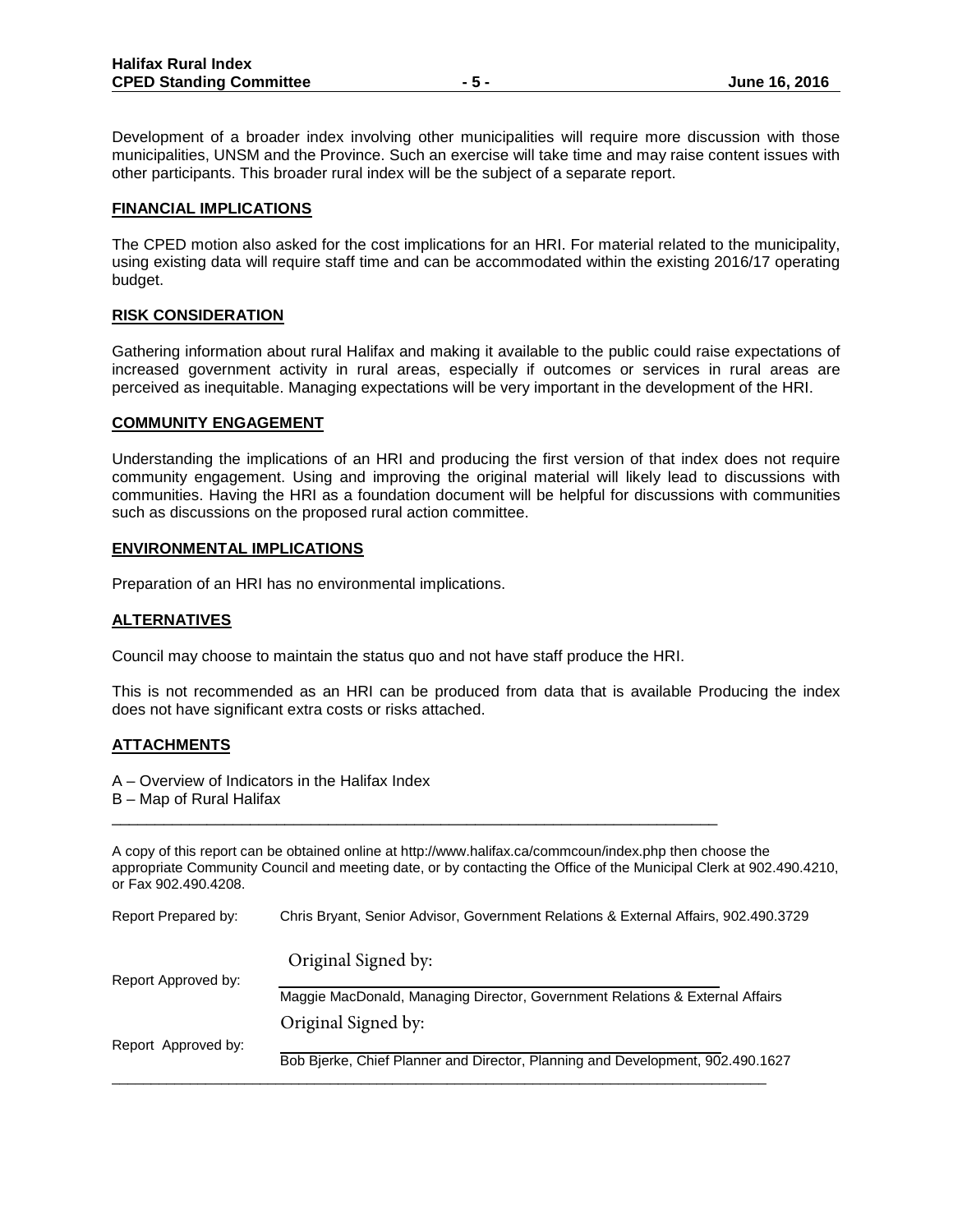Attachment A – Overview of Indicators in the Halifax Index

### **PEOPLE**

- Items in italics are not included in subsequent years. Some were captured only during certain years because of their connection to an annual special topic. Others (e.g. certain census data) may not have been repeated because no new/updated numbers were available.
- The year in parentheses after an item is the year when it was first included in the Index.

| <b>POPULATION</b>                      | <b>EDUCATION</b>                                        |
|----------------------------------------|---------------------------------------------------------|
| • Population estimates                 | • Workforce by education                                |
| • Components of growth                 | • University and college enrolment                      |
| • Migration by source                  | • Programs of study                                     |
| Immigrant Retention (2014)             | • Mean reading, science and math scores                 |
| • Population by age                    | International & inter-provincial enrolment (2015)       |
| <b>LABOUR FORCE</b>                    | <b>WORKFORCE STABILITY</b>                              |
| • Labour force population              | • Days lost to illness, disability, personal and family |
| • Employment                           | responsibility                                          |
| • Labour force by age                  | • Days lost to strike                                   |
| Outcomes by Age Group (2014)           | • Average job tenure                                    |
| • Unemployment and participation rates | Registered Claims/Time Loss Claims (2014)               |
|                                        | Weeks of Short Term Disability (2014)                   |

### **ECONOMY**

| <b>GROSS DOMESTIC PRODUCT (GDP)</b>           | <b>SECTORS</b>                              |
|-----------------------------------------------|---------------------------------------------|
| • GDP growth                                  | • Employment by sector                      |
| • GDP per capita                              | • Public and private sector employment      |
| Research & Development (2013)                 | • Wages by industry                         |
| <b>CONSUMER BEHAVIOUR</b>                     | <b>CONSTRUCTION</b>                         |
| • Retail sales                                | • Value of building permits                 |
| • Housing starts and sales                    | • Total capital investment                  |
| • Housing prices                              | • Building permit processing times          |
|                                               | Construction Employment (2015)              |
| <b>COMMERCIAL SPACE</b>                       | <b>GATEWAY MOVEMENT</b>                     |
| • Inventory of office and retail space        | • People and cargo movement through Halifax |
| • Vacancy rates                               | International Airport and Port of Halifax   |
|                                               | • Total air and boat movements              |
| <b>BUSINESS CONFIDENCE</b>                    |                                             |
| • Rating of Halifax as a place to do business |                                             |
| • Optimism of current economic prospects      |                                             |
| Business Confidence Index (2015)              |                                             |

# **QUALITY OF PLACE**

| ¬ ^                   | <b>FFADD</b>      |
|-----------------------|-------------------|
| $\Delta$ $\sim$       | <b>URDABILITY</b> |
| הרוכי                 | AFFO              |
| otal                  | <b>Income</b>     |
| and                   | ≧rsonal ⊾         |
| violent crime indices | <u>ا ت</u>        |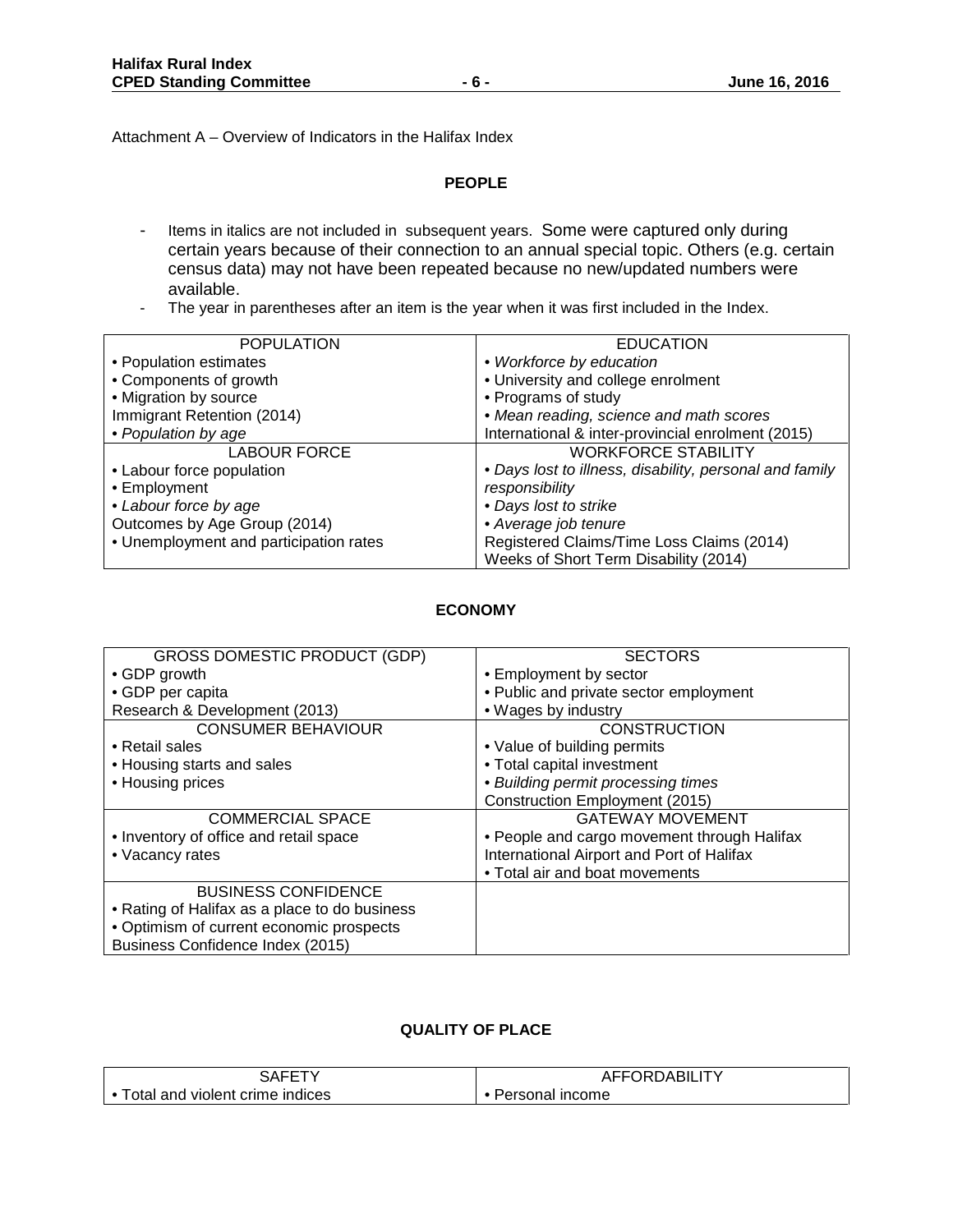| • Incidence of traffic collision                  | • Percentage of people with low income    |
|---------------------------------------------------|-------------------------------------------|
| • Crime and fire stats                            | • Market basket measure                   |
| • Community safety                                | • Apartment rental and vacancy rates      |
| • Satisfaction with police services               | • Median housing prices and affordability |
|                                                   | Inter-city Price Differentials (2015)     |
| <b>HEALTH</b>                                     | <b>COMMUNITY</b>                          |
| • Life expectancy                                 | • Charitable contributions                |
| • Perceived health and mental health              | • Life satisfaction                       |
| • Activity levels                                 | • Sense of belonging to community         |
| • Method of transit                               | • Voter turnouts                          |
| Rate of Overweight Individuals & Obesity (2014)   |                                           |
| Smoking Rates (2015)                              |                                           |
| ARTS, CULTURE AND RECREATION                      |                                           |
| • Employment and wages in arts, culture and       |                                           |
| recreation                                        |                                           |
| • Use of programs in arts, culture and recreation |                                           |

## **SUSTAINABILITY**

| <b>DENSITY</b><br>• Density of cities and urban areas<br>• Regional Centre population and dwelling counts<br>Regional Centre Housing Starts (2014)<br>Regional Centre Value of Building Permits (2014) | <b>TRANSPORTATION</b><br>• Mode of transportation to work<br>• Median commuting distance<br>• Public transit usage, availability and satisfaction |
|--------------------------------------------------------------------------------------------------------------------------------------------------------------------------------------------------------|---------------------------------------------------------------------------------------------------------------------------------------------------|
| <b>ENVIRONMENT</b>                                                                                                                                                                                     | MUNICIPAL FISCAL SUSTAINABILITY                                                                                                                   |
| • Water quality                                                                                                                                                                                        | • Bond rating                                                                                                                                     |
| • Air quality                                                                                                                                                                                          | • Revenues                                                                                                                                        |
| • Average water usage                                                                                                                                                                                  | • Commercial tax per property                                                                                                                     |
| • Waste disposal and diversion                                                                                                                                                                         |                                                                                                                                                   |
| Green House Gas Emissions per capita (2014)                                                                                                                                                            |                                                                                                                                                   |